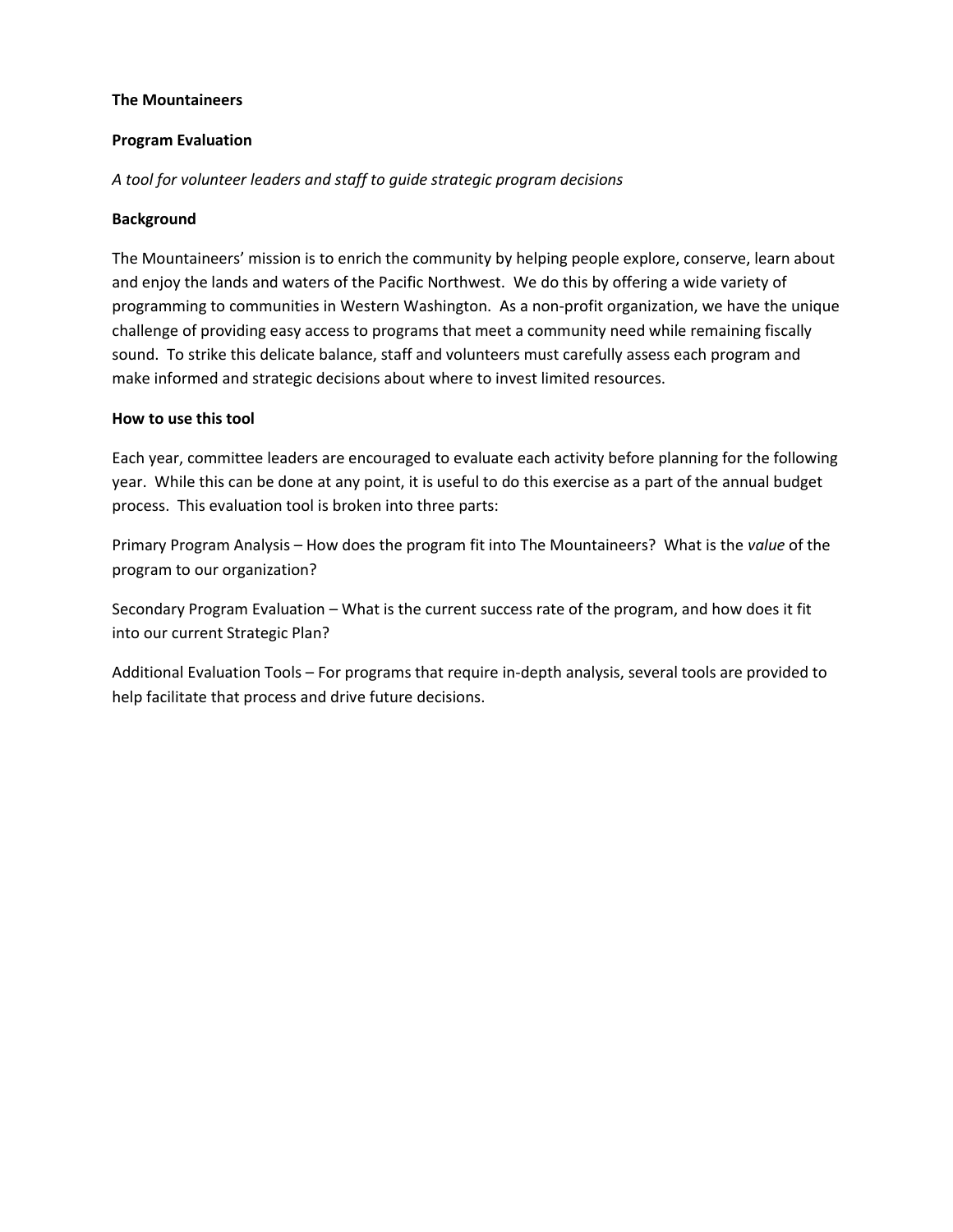#### **Primary Program Analysis**

**Mission Impact** 

To remain viable as a non-profit organization, we must achieve our mission and remain fiscally sound. As is the case in most non-profits, some of our programs are designed to run at a loss because they are critical to our mission, while other programs generate surplus revenue to support mission-critical programming. Although those revenue-generating programs may not be mission-centered on their own, we know that we cannot achieve our mission without the funds to do so. Below is a chart that can help guide decision-making about our programs.

| High Mission Impact<br>Low Revenue<br><b>Strategize:</b> How will we<br>ensure we can continue<br>to fund this program?                                            | High Mission Impact<br><b>High Revenue</b><br><b>Invest!</b> This program<br>should be a priority and<br>we need to ensure it has<br>the resources needed to<br>succeed |
|--------------------------------------------------------------------------------------------------------------------------------------------------------------------|-------------------------------------------------------------------------------------------------------------------------------------------------------------------------|
| Low Mission Impact<br>Low Revenue<br><b>Fix or divest: Consider</b><br>why we are running this<br>program, and if resources<br>could be better placed<br>elsewhere | Low Mission Impact<br>High Revenue<br><b>Strategize: Does this</b><br>program meet our core<br>values?                                                                  |

#### **Revenue**

**Repeated SI CONSTRANCE CONSTRANCE CONSTRANCE IN A SIGNATION ISSUED A SIGNAL PROPERTY CONSTRANCE IN A SIGNATION ISSUED A SIGNATION ISSUED A SIGNATION IS NOT FOR SIGNATION IS NOT FOR SIGNATION IS NOT FOR SIGNATION IS NOT FO** Not all programs must have significant mission impact, nor must all programs generate surplus revenue. However, we must achieve a balance to remain viable. Programs that achieve a high mission impact *and* generate surplus revenue are keepers – programs that we want to be sure to invest in to ensure continued success. If programs have minimal mission impact and run at a loss or break even, we should ask why we're running them and consider cutting them altogether. This may be true even if the program has a long standing history with the organization. Programs that were once relevant may no longer be. Programs that have a high value in one area and low in another may be important to our organization's success, but require careful strategy to ensure they support and are supported by the balance of mission-impact and revenue.

On the following page is a scorecard that can be used to evaluate a program's mission value and revenue value. Once you have a score for each axis, you can place each of your committee's programs on the grid on the following page, and get a clear picture of your committee's program structure and role in the organization at large.

NOTE: Be as honest and objective as you can. In all non-profits, people have close emotional ties to programs because they are the result of peoples' hard work and vision. Many programs will run their course and fade away, and that's okay. However, there is nothing absolute about this grid. It is designed to generate informed discussion.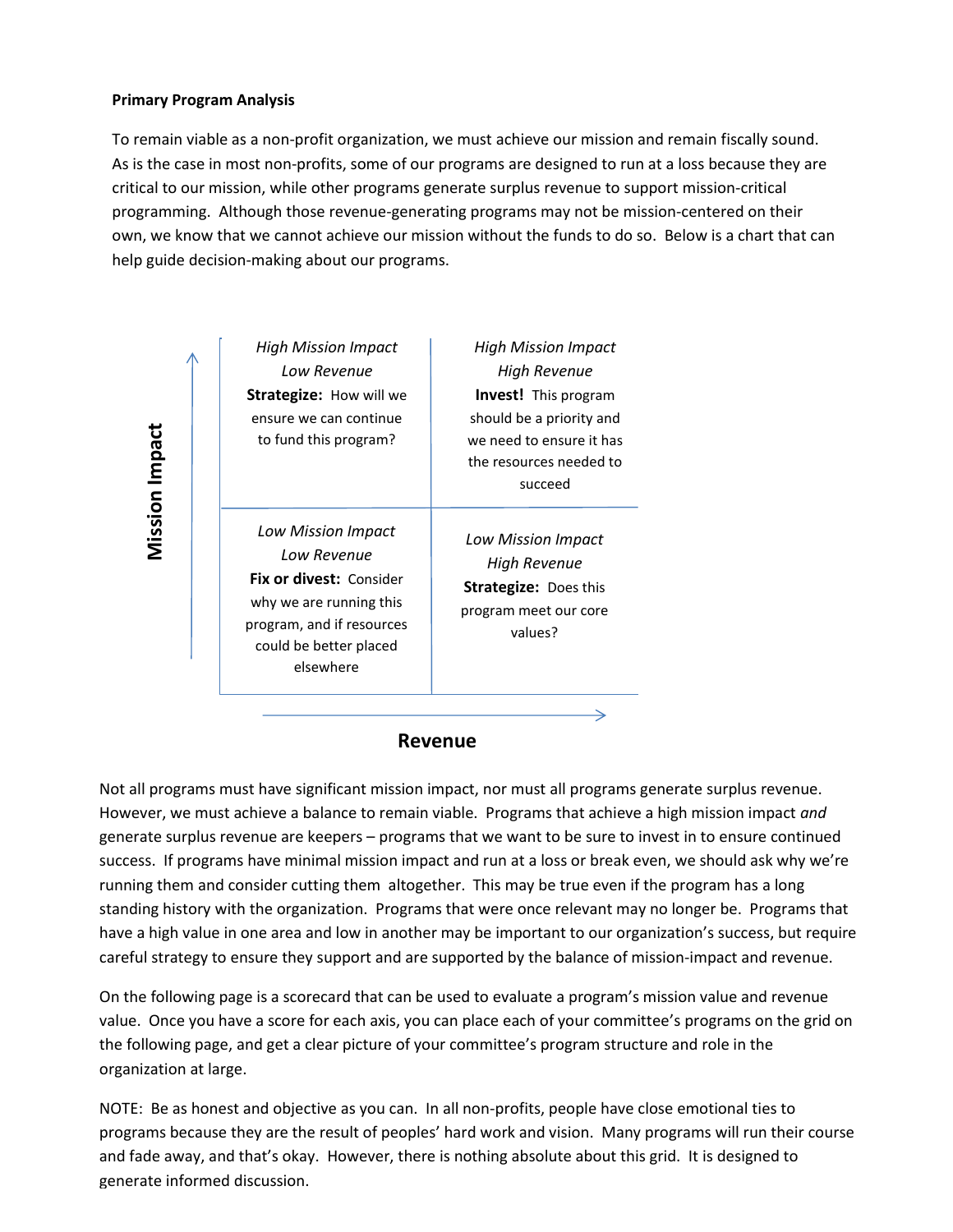Assign fiscal score to the program according to the following scale:

- Expenses exceed revenue: **0**
- Revenue exceeds direct expenses by 0-25%: **1**
- Revenue exceeds direct expenses by 25-35%: **2** *Your Program covers overhead costs*
- Revenue exceeds direct expenses by more than 35%: **3**

#### **Mission Impact**

Below are 8 questions that will rank 0-4. Average the score here:

- 1. Does this meet a need in the community? 0=there is no need; 4=there is great need Score:\_\_\_\_\_\_ Notes:\_\_\_\_\_\_\_\_\_\_\_\_\_\_\_\_\_\_\_\_\_\_\_\_\_\_\_\_\_\_\_\_\_\_\_\_\_\_\_\_\_\_\_\_\_\_
- 2. Is any other organization providing this service? 0=yes, and the market is close to saturated; 4=no one else is providing this service Score:\_\_\_\_\_\_ Notes:\_\_\_\_\_\_\_\_\_\_\_\_\_\_\_\_\_\_\_\_\_\_\_\_\_\_\_\_\_\_\_\_\_\_\_\_\_\_\_\_\_\_\_\_\_\_
- 3. Are you serving a population that typically has limited access to this kind of activity? 0=not at all; 4=entirely

Score: \_\_\_\_\_\_\_\_\_\_ Notes:

- 4. Does this program teach outdoor skills that participants can use in the future? 0=no; 4=that is the primary focus Score:\_\_\_\_\_\_ Notes:\_\_\_\_\_\_\_\_\_\_\_\_\_\_\_\_\_\_\_\_\_\_\_\_\_\_\_\_\_\_\_\_\_\_\_\_\_\_\_\_\_\_\_\_\_\_
- 5. Does this program teach or inspire conservation? 0=no; 4=that is the primary focus

Score:\_\_\_\_\_\_ Notes:\_\_\_\_\_\_\_\_\_\_\_\_\_\_\_\_\_\_\_\_\_\_\_\_\_\_\_\_\_\_\_\_\_\_\_\_\_\_\_\_\_\_\_\_\_\_

- 6. Does this program help to build a community of outdoor enthusiasts? 0=not really; 4=very successfully
	- Score: Notes:
- 7. Is this program volunteer-led? 0=mostly paid instructors; 4=entirely volunteer led Score:\_\_\_\_\_\_ Notes:\_\_\_\_\_\_\_\_\_\_\_\_\_\_\_\_\_\_\_\_\_\_\_\_\_\_\_\_\_\_\_\_\_\_\_\_\_\_\_\_\_\_\_\_\_\_
- 8. Is this program focused on your committee's *primary* goals? 0=not at all; 4=it is our primary focus as a committee Score:\_\_\_\_\_\_ Notes:\_\_\_\_\_\_\_\_\_\_\_\_\_\_\_\_\_\_\_\_\_\_\_\_\_\_\_\_\_\_\_\_\_\_\_\_\_\_\_\_\_\_\_\_\_\_
- 9. Is this program an area of expertise for The Mountaineers? 0=not at all; 4=it is our primary focus as an organization Score:\_\_\_\_\_\_ Notes:\_\_\_\_\_\_\_\_\_\_\_\_\_\_\_\_\_\_\_\_\_\_\_\_\_\_\_\_\_\_\_\_\_\_\_\_\_\_\_\_\_\_\_\_\_\_

Now that you have a revenue score and a mission impact score, place this program in the appropriate spot on the chart on the next page.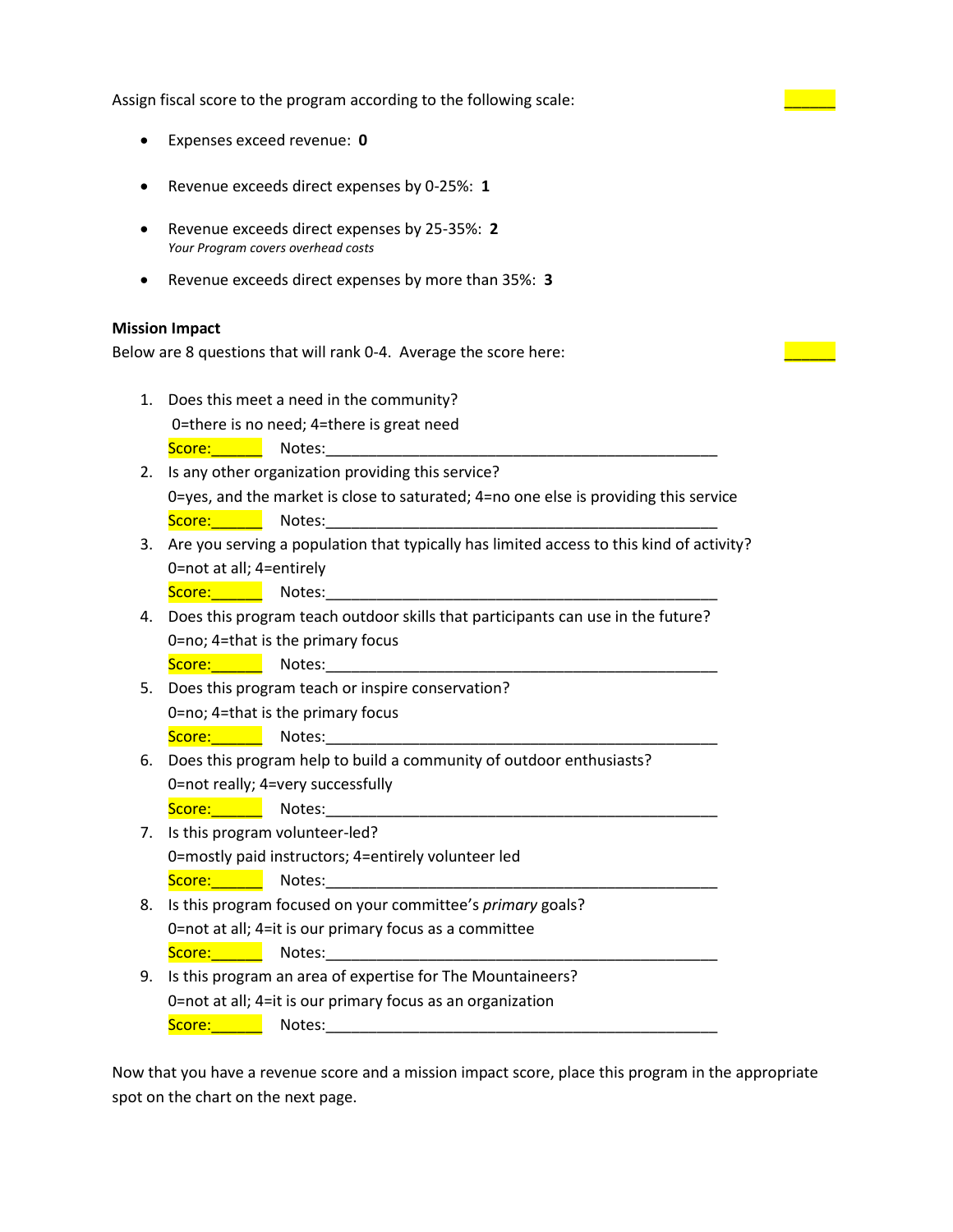

# **Now What?**

Write some notes.

- $\rightarrow$  If your program is in quadrant A, congratulations! Make some notes about what is needed to continue its success, and move on to the Secondary Program Evaluation.
- $\rightarrow$  If your program is in quadrant B, strategize. Make some notes about how you will ensure this program continues to be funded.
- $\rightarrow$  If your program is in quadrant C, strategize. Ask yourself whether this program at least meets our core values as an organization.
- $\rightarrow$  If your program is in quadrant D, write down why you are currently running the program. Consider ways to push it towards quadrants B or C. Consider divesting altogether.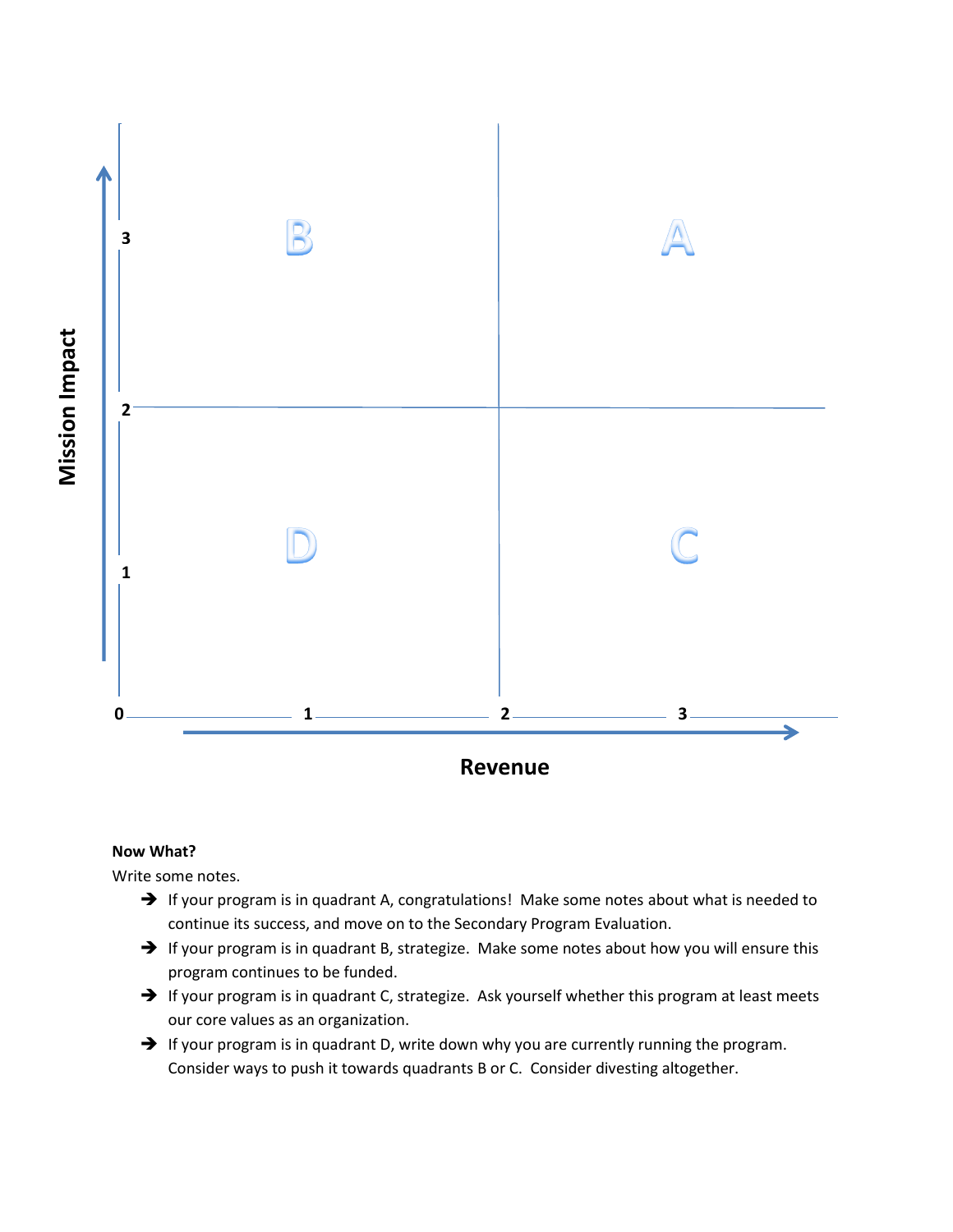**Next:** You've decided the program makes sense to continue running, or you want to investigate further before making the decision to stop running it. Move on to the Secondary Program Evaluation

## **Secondary Program Evaluation**

This section is designed to evaluate your programs *now* (not in the distant past, and not in the future), and it considers the *quality and strength* of the program as it is currently delivered, and the relevancy to the current strategic plan.

| How many participants renew their membership after participating? |
|-------------------------------------------------------------------|
|                                                                   |
|                                                                   |
|                                                                   |
|                                                                   |
|                                                                   |
|                                                                   |
|                                                                   |
|                                                                   |
|                                                                   |
|                                                                   |
|                                                                   |
|                                                                   |
| How satisfied are your volunteer leaders with this program?       |
|                                                                   |
|                                                                   |
|                                                                   |
|                                                                   |
|                                                                   |
| What is this program's 3-year enrollment trend?                   |
|                                                                   |
|                                                                   |
|                                                                   |
|                                                                   |
|                                                                   |

- If your program's score is between 2.5-3, you are in great shape! Be sure you understand *why* the program is doing so well so you can be intentional about keeping it that way.
- → If your program's score is between 1.75-2.5, your program probably needs some strategic attention right away. This doesn't mean your program isn't worth running, but it probably means it takes a lot of extra effort to make it successful each year, and runs the risk of not running in the future. By fixing the score, you can ensure the strength and stability of the program in the future.
- $\rightarrow$  If your program's score is lower than 1.75, it is struggling to survive. Look carefully at whether it makes sense to continue the program. Consider why this program is so important, what the program's impact and outcomes are, and why it's score is so low. If you determine that the program is important enough to continue, strategize ways to quickly raise its strength score.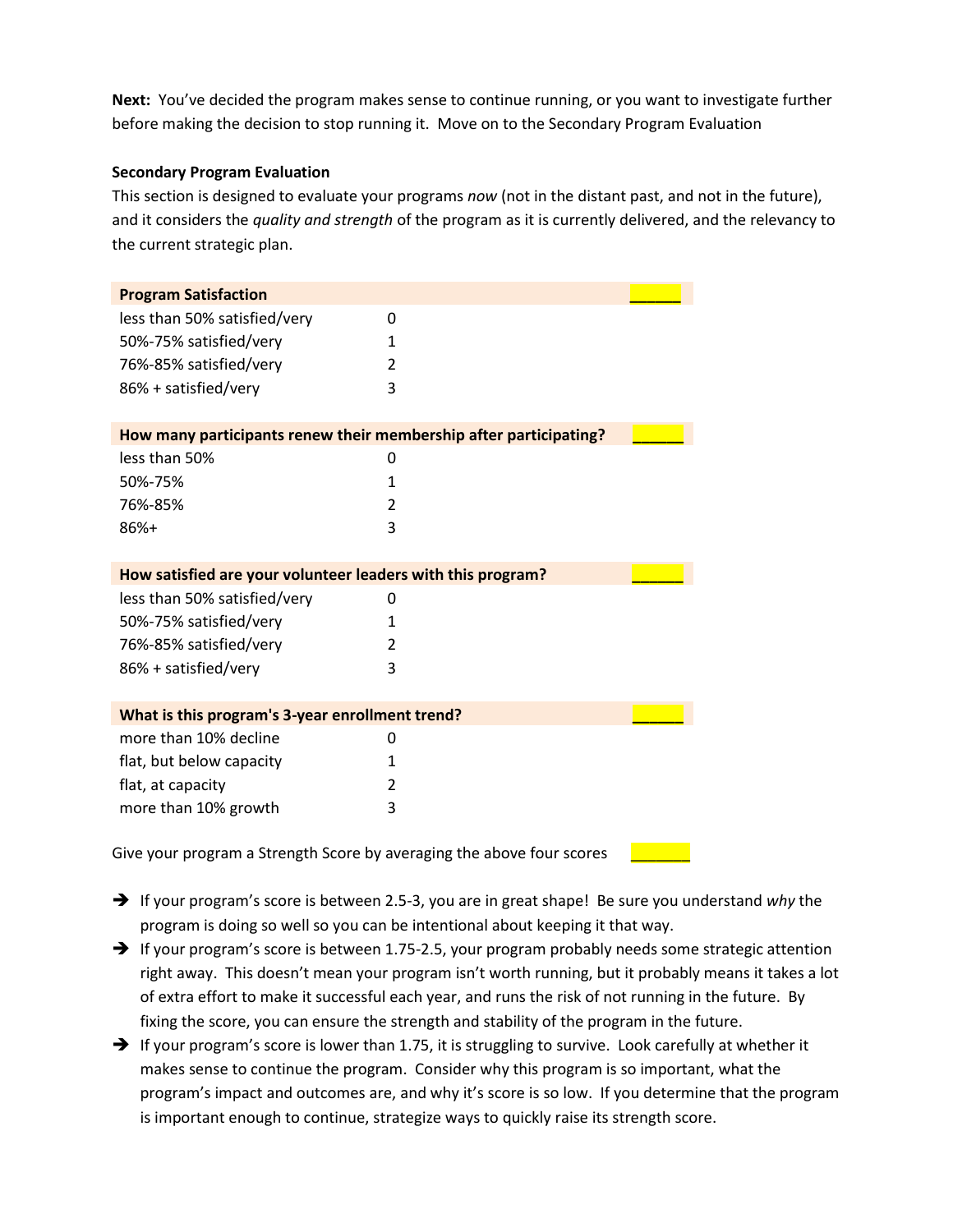## **Additional Evaluation Tools**

Once you've determined that there is a program your committee believes should continue, you may have further questions you'd like answered to inform your future decisions. For example: "How can we improve enrollment?" "How can we continue to fund this program?" "How can we improve volunteer satisfaction?"

The following tool can help organize your thoughts to make some decisions.

## **SWOT Analysis**

SWOT stands for Strengths, Weaknesses, Opportunities, Threats. This is a two-phase evaluation tool. In Phase 1, you will identify the strengths and weaknesses of your program. These are internal aspects and may include things like quality instruction, niche program (no one else offers it), volunteer burn-out, and low enrollment. In Phase 1 you'll also identify external forces that may impact your decisions -Opportunities and Threats. These may include things like potential partnerships, grant opportunities, social trends in favor of or working against participation in our programs, the emergence of a new competitor.

Once you've listed aspects of your program in each category, Phase 2 takes a look at the interplay between these aspects. You'll look at your strengths and opportunities and look for natural areas of investment. For example, if a strength of your program is that it creates a strong community around your activity, and an opportunity is a local community college that is trying to find ways to get their students outdoors, there is obvious potential for success in this area.

When comparing weaknesses to opportunities, you may find that a particular opportunity is attractive enough that you will invest in turning your weaknesses into strengths. Conversely, you may realize that a potential opportunity simply isn't worth pursuing because it doesn't match your program's strengths.

When comparing strengths to threats, you will find areas where your program is well-equipped to handle the threats or even turn the threats into opportunities.

When comparing weaknesses to threats, you will likely find areas where you should divest if it does not compromise the program. If the threat is great, you may need to strategize how you will minimize the threat very strategically.

On the following pages are an example of the tool in use, followed by blank pages for your use.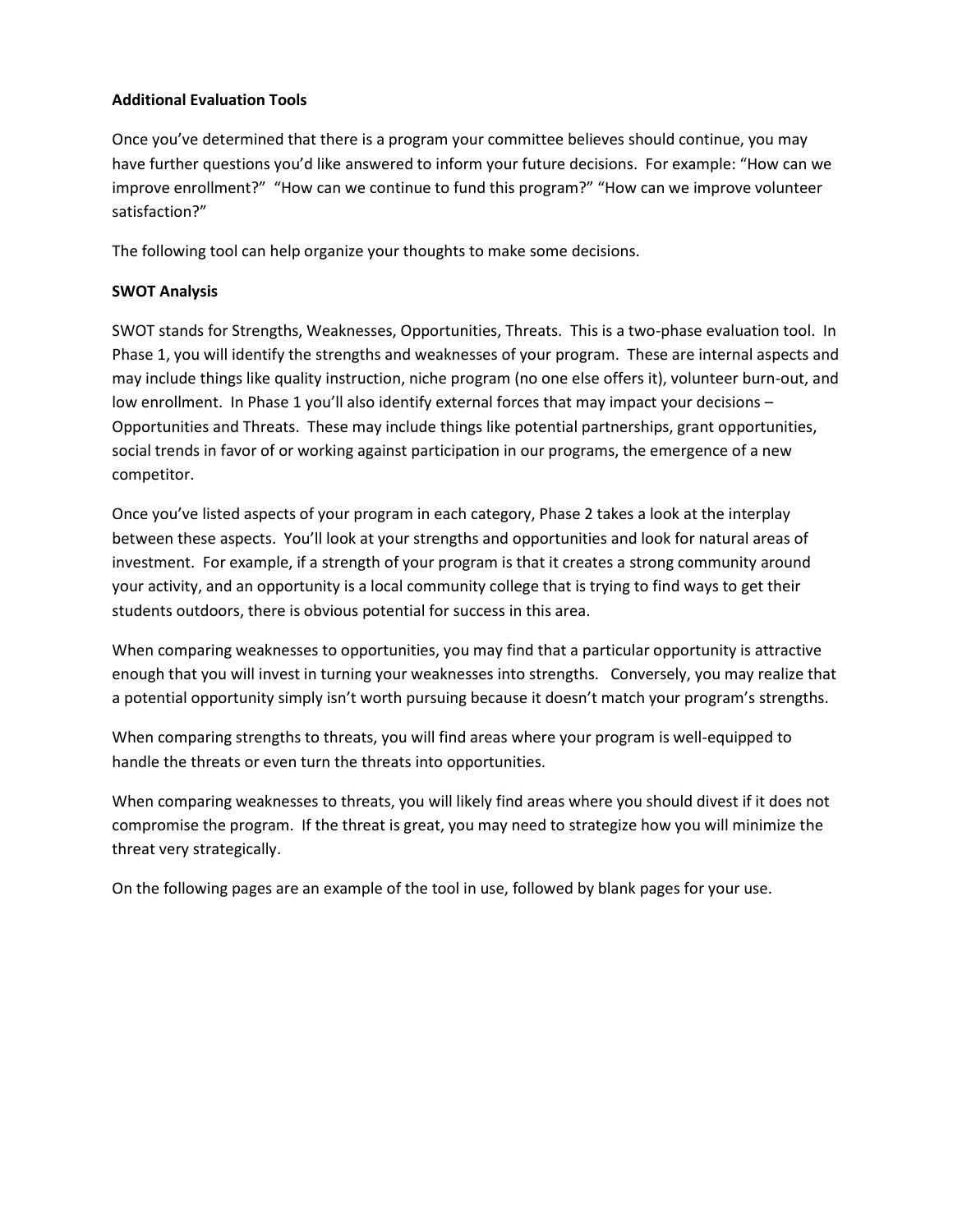# **SWOT Analysis Template - SAMPLE (THIS IS A HYPOTHETICAL SITUATION)**

**State what you are assessing here Rock Climbing for Dog Owners Program** 

### **What question are you trying to find the answer to?**

We believe our program meets a need and is important to our mission, but it isn't currently financially sustainable. We don't think canceling the program is the right answer. How can we grow the program and make it sustainable?

# **Strengths**

- Great community
- High quality instruction
- Great safety record
- Leave No Trace with dogs part of the program promotes responsible recreation and gives us a good local reputation
- Frequent trips keep people engaged
- Participants comply with leash laws

# **Weaknesses**

- Enrolment is low and we think the wide age span is a deterrent to new participants
- Need more instructors
- Program doesn't cover costs  $$ subsidized by other climbing programs

# **Opportunities**

- Forest Service is offering grants to organizations that can help educate dog-owners about responsible trail & crag use
- Puyallup Fair has reached out to you looking for participation from niche programs like yours, and this could help recruit new members.

# **Threats**

- USFS permit system will affect some of our trips
- Meet-Up hosts a similar program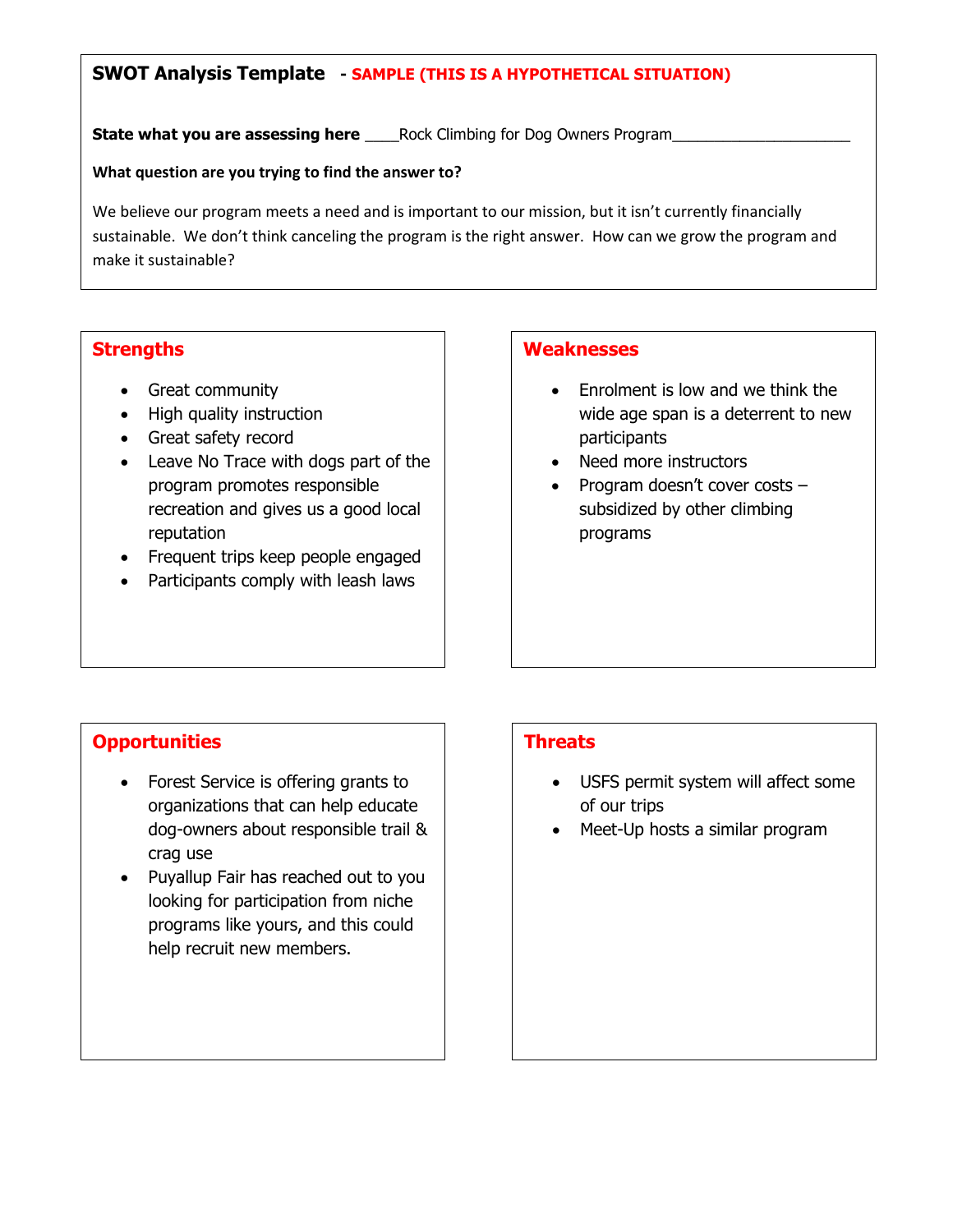|                              | <b>Strengths (Internal)</b>                                                                                                                                                                                                                                                                                  | <b>Weaknesses (Internal)</b>                                                                                                                                                                                                                                                                                                                                                                                                                                            |
|------------------------------|--------------------------------------------------------------------------------------------------------------------------------------------------------------------------------------------------------------------------------------------------------------------------------------------------------------|-------------------------------------------------------------------------------------------------------------------------------------------------------------------------------------------------------------------------------------------------------------------------------------------------------------------------------------------------------------------------------------------------------------------------------------------------------------------------|
| Opportunities (External)     | <b>Strengths/Opportunities</b><br>Forest Service Grants Opportunity + Great<br>Instruction and LNT practices $=$ potential<br>natural partnership<br>Puyallup Fair participation opportunity does<br>not have a clearly matched strength                                                                     | <b>Weaknesses/Opportunities</b><br>Forest Service Grants Opportunity + need<br>more instructors + program doesn't cover<br>$costs = question whether we have the$<br>capacity to fulfil USFS commitment, but<br>grant funding would help us cover costs,<br>and it fits in our strengths.<br>Puyallup Fair participation opportunity +<br>$need$ more instructors = not a good place<br>for our resources because we don't believe it<br>will truly drive participation |
| ats (External)<br>A)<br>Thre | <b>Strengths/Threats</b><br>USFS Permit System + strong LNT practices<br>$=$ we will be good partners with the forest<br>service and can leverage for permits<br>Meet-up programs $+$ quality instruction $=$<br>our programs have greater value and a<br>trustworthy reputation in comparison to<br>meet-up | <b>Weaknesses/Threats</b><br>USFS Permit System + Program doesn't<br>cover $costs = we must fix our financial$<br>situation<br>Meet-up programs $+$ low enrolment $=$ we<br>believe we can increase enrolment by better<br>marketing the value of our program                                                                                                                                                                                                           |

# **Summary**

We believe that by partnering with the Forest Service, we can procure seed funding through USFS grants to help our program grow. This partnership will also help us successfully navigate the permitting system. With that funding, we can have the resources to grow our program, ultimately making it sustainable through program fees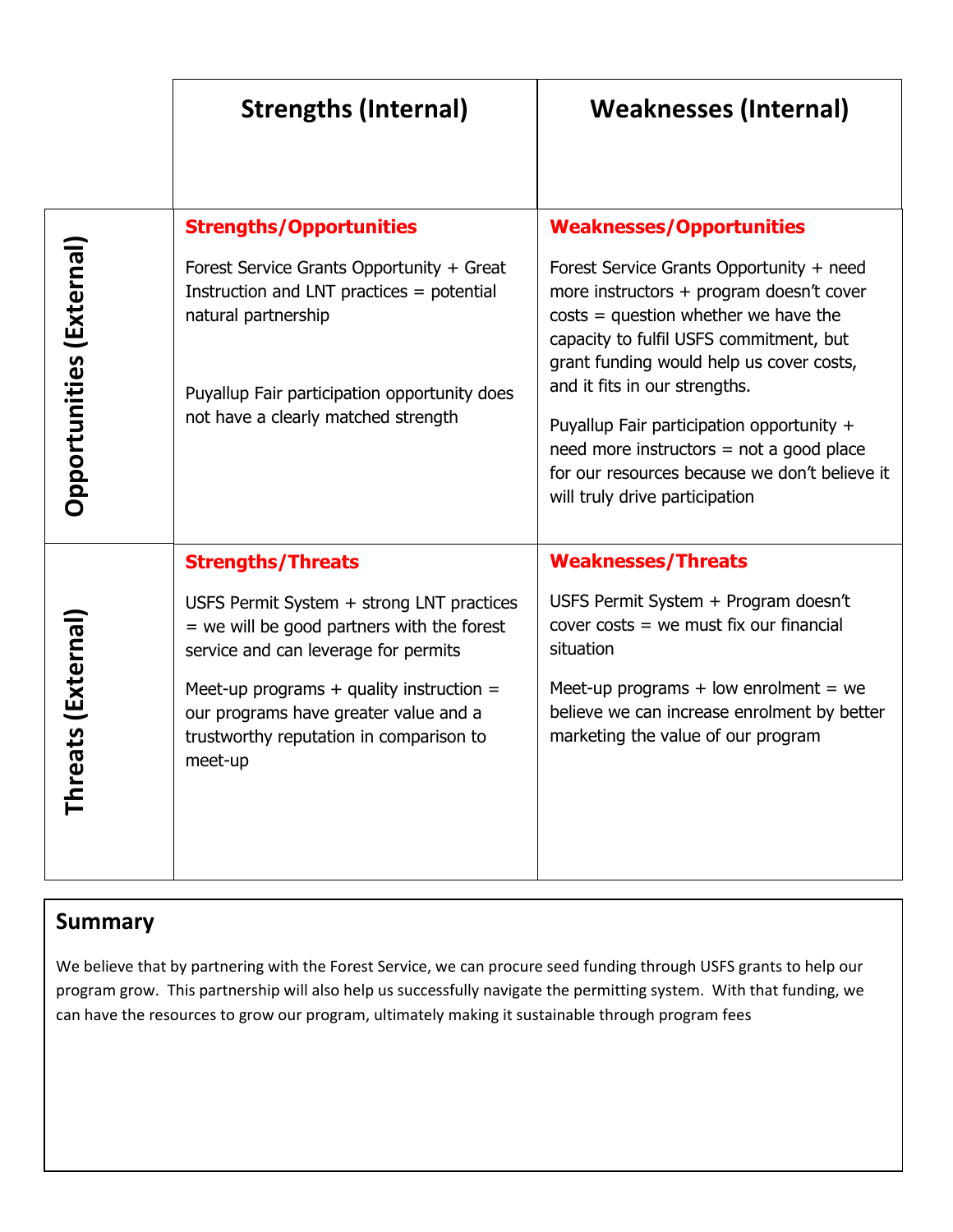# **SWOT Analysis Template**

State what you are assessing here \_\_\_\_\_\_\_\_\_\_\_\_\_\_\_\_\_\_\_\_\_\_\_\_\_\_\_\_\_\_\_\_\_\_\_\_\_\_\_\_\_\_\_\_\_\_\_\_\_\_\_\_\_\_\_\_\_\_\_\_

What question are you trying to find the answer to?

**Strengths** 

| <b>Weaknesses</b> |  |  |
|-------------------|--|--|
|                   |  |  |
|                   |  |  |
|                   |  |  |
|                   |  |  |
|                   |  |  |
|                   |  |  |
|                   |  |  |

| <b>Opportunities</b> | <b>Threats</b> |
|----------------------|----------------|
|                      |                |
|                      |                |
|                      |                |
|                      |                |
|                      |                |
|                      |                |
|                      |                |

| <b>Threats</b> |  |  |
|----------------|--|--|
|                |  |  |
|                |  |  |
|                |  |  |
|                |  |  |
|                |  |  |
|                |  |  |
|                |  |  |